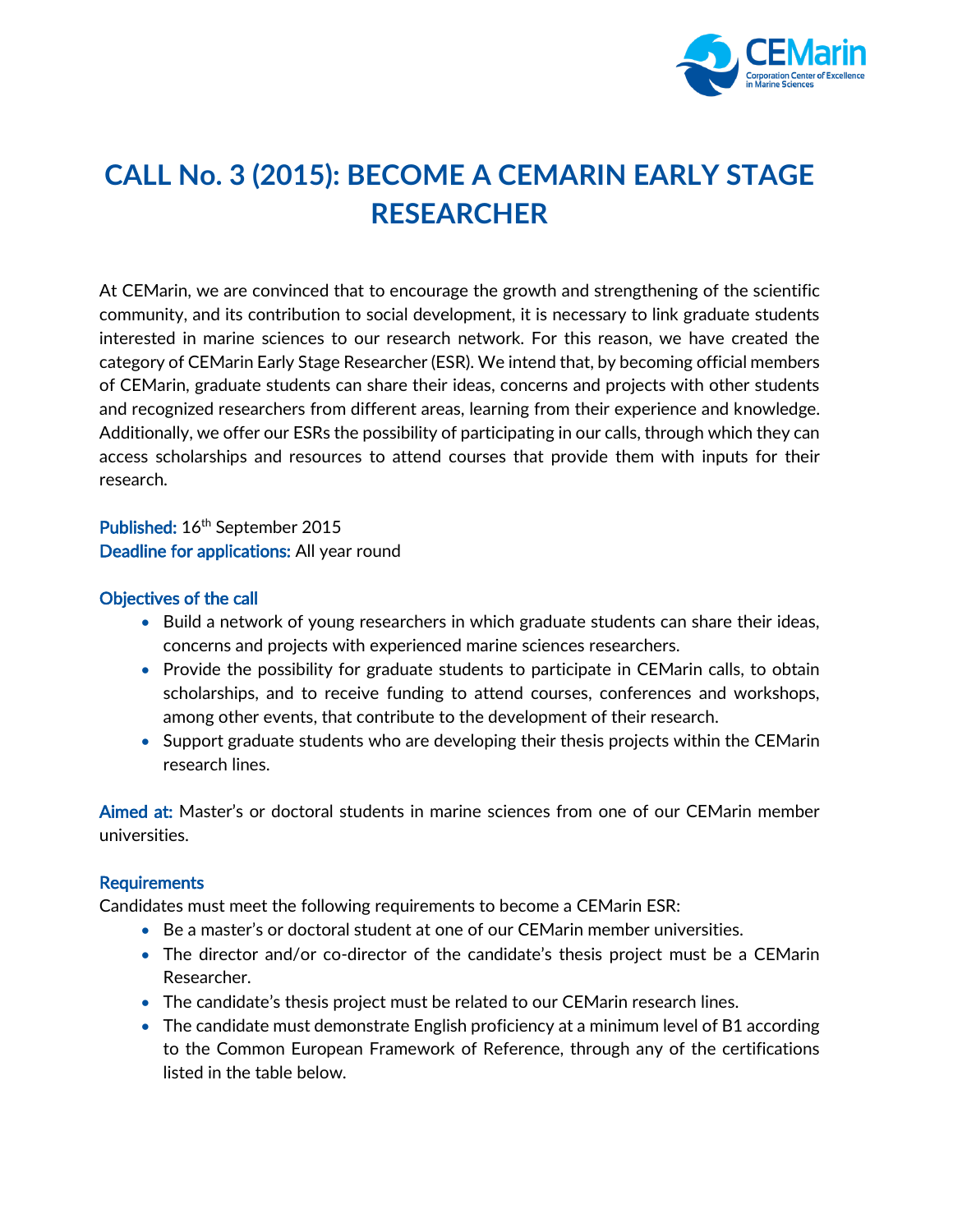

| No.            | <b>EXAM OR CERTIFICATION</b>                                           | <b>SOURCE INSTITUTION</b>                                                                     | <b>MINIMUM LEVEL</b><br><b>OR SCORE</b>                       | <b>VALIDITY</b> |
|----------------|------------------------------------------------------------------------|-----------------------------------------------------------------------------------------------|---------------------------------------------------------------|-----------------|
| $\mathbf{1}$   | <b>TOEFL Paper (PBT)</b>                                               | ETS - Educational Testing<br><b>Services</b>                                                  | Minimum total<br>score 487                                    | Two (2) years   |
| $\overline{2}$ | TOEFL Internet (iBT)                                                   | ETS - Educational Testing<br>Services                                                         | Minimum total<br>score 42                                     | Two (2) years   |
| 3              | Michigan English Test<br>(MET)                                         | Michigan Language<br>Assessment                                                               | Minimum 40<br>points in each skill                            | Two (2) years   |
| 4              | telc English B1-B2                                                     | Weiterbildungs<br>Textsysteme (WBT)                                                           | 27 to 42 points                                               | Permanent       |
| 5              | <b>B1 Preliminary (Formerly</b><br>PET)                                | Cambridge Assessment<br>English                                                               | 140 - 159 points                                              | Permanent       |
| 6              | International English<br>Language Testing System<br>(IELTS)            | British Council, IDP:<br><b>IELTS Australia and</b><br><b>Cambridge Assessment</b><br>English | Minimum 4.0                                                   | Two (2) years   |
| $\overline{7}$ | <b>International Baccalaureate</b><br>(IB), developed in English       | Colombian or<br>international schools<br>certified by the IB<br>diploma program               | <b>IB</b> certificate                                         | Permanent       |
| 8              | Undergraduate or<br>postgraduate programs<br>developed 100% in English | Foreign universities                                                                          | Undergraduate or<br>postgraduate<br>degree (Master or<br>MSc) | Permanent       |
| $\overline{9}$ | University English<br>proficiency test                                 | Department of Foreign<br>Languages, or equivalent,<br>of the CEMarin member<br>university     | Certificate of<br>approval, level B1                          | Permanent       |

## Application and selection process

The candidate must complete the following online form, found [here.](https://forms.gle/ynE7MuNAZVq5uwWk6)

The candidate must then submit the following required documents, in PDF format, to [convocatorias@cemarin.org](mailto:convocatorias@cemarin.org) with the email subject: Application to Call No. 3.

- Scanned copy of the highest degree obtained to date
- Scanned copy of a valid English proficiency certificate, level B1
- CV (maximum 2 pages)
- Motivation letter explaining why you want to become a CEMarin ESR